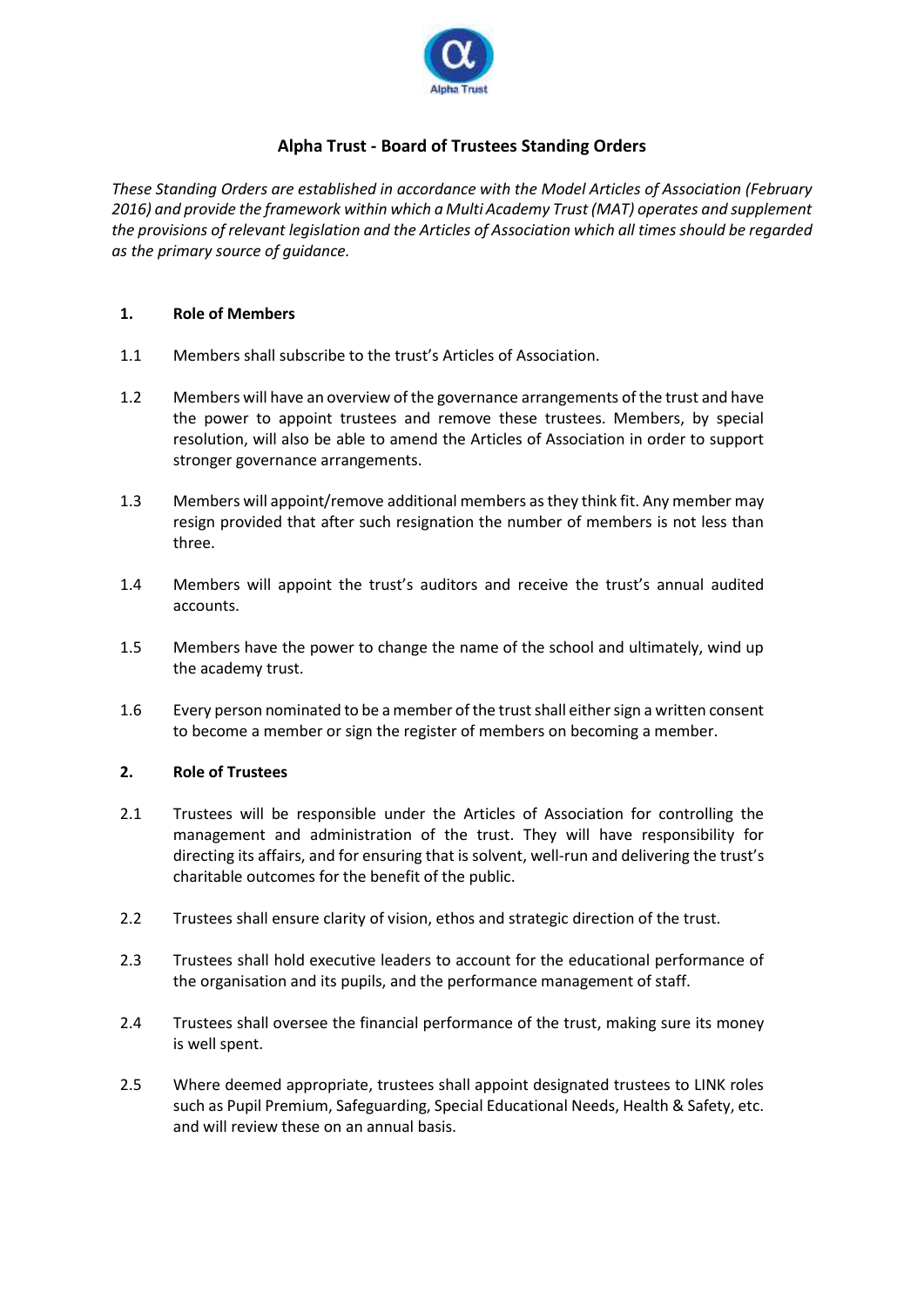2.6 Trustees shall ensure that the Accounting Officer (Chief Executive Officer) and the Chief Financial Officer implement the board's decisions and to manage the trust's affairs within the budgets and framework set by the board.

# **3. Role of Local Governors**

3.1 Local Governors will be individuals who sit on Local Governing Bodies (LGBs) at constituent schools in a multi academy trust and may not necessarily be trustees of the overall trust but will have duties delegated to them by the trustees through a Scheme of Delegation (S of D) and a detailed Terms of Reference.

# **4. Membership of the Trust**

- 4.1 The trust will have five members. The Department for Education's strong preference wherever possible is for trusts to have at least five members in order to provide for a more diverse range of perspectives to enable robust decision making and reduces the risks of concentrating power and ensures members can take decisions via special resolution without requiring unanimity.
- 4.2 An employee of the trust cannot be a member of the trust.
- 4.3 The number of trustees shall be not less than three but (unless otherwise determined by ordinary resolution) shall not be subject to any maximum. Members will appoint up to 10 trustees, in accordance with the Articles of Association (Article 50).
- 4.4 The trust will have to include at least two parents at each individual LGB.
- 4.5 No more than one of the board of trustees will be an employee of the trust.
- 4.6 The Chief Executive Officer (CEO), if he/she agrees so to act, will be appointed a trustee by the members (Article 57).
- 4.7 The members and board of trustees will endeavour to ensure that there is an appropriate balance of skills, experience, gender, ethnicity and disability amongst the trustees.

### **5. Term of Office**

- 5.1 The term of office for any trustee shall be four years, save that this limit shall not apply to the CEO. Subject to remaining eligible to be a particular type of trustee, any trustee may be re-appointed or re-elected as appropriate.
- 5.2 All re-appointments will be made on the basis of merit, subject to the members endeavouring to act in accordance with point 4.7 and the need to achieve diversity and balance of relevant skills. Succession planning will be implemented to seek potential trustee to bring the skills required on the board of trustees and address the requirement for re-appointment beyond two terms in office.
- 5.3 The CEO shall cease to be a trustee if he/she ceases to be employed by the trust and thereupon the office shall become vacant.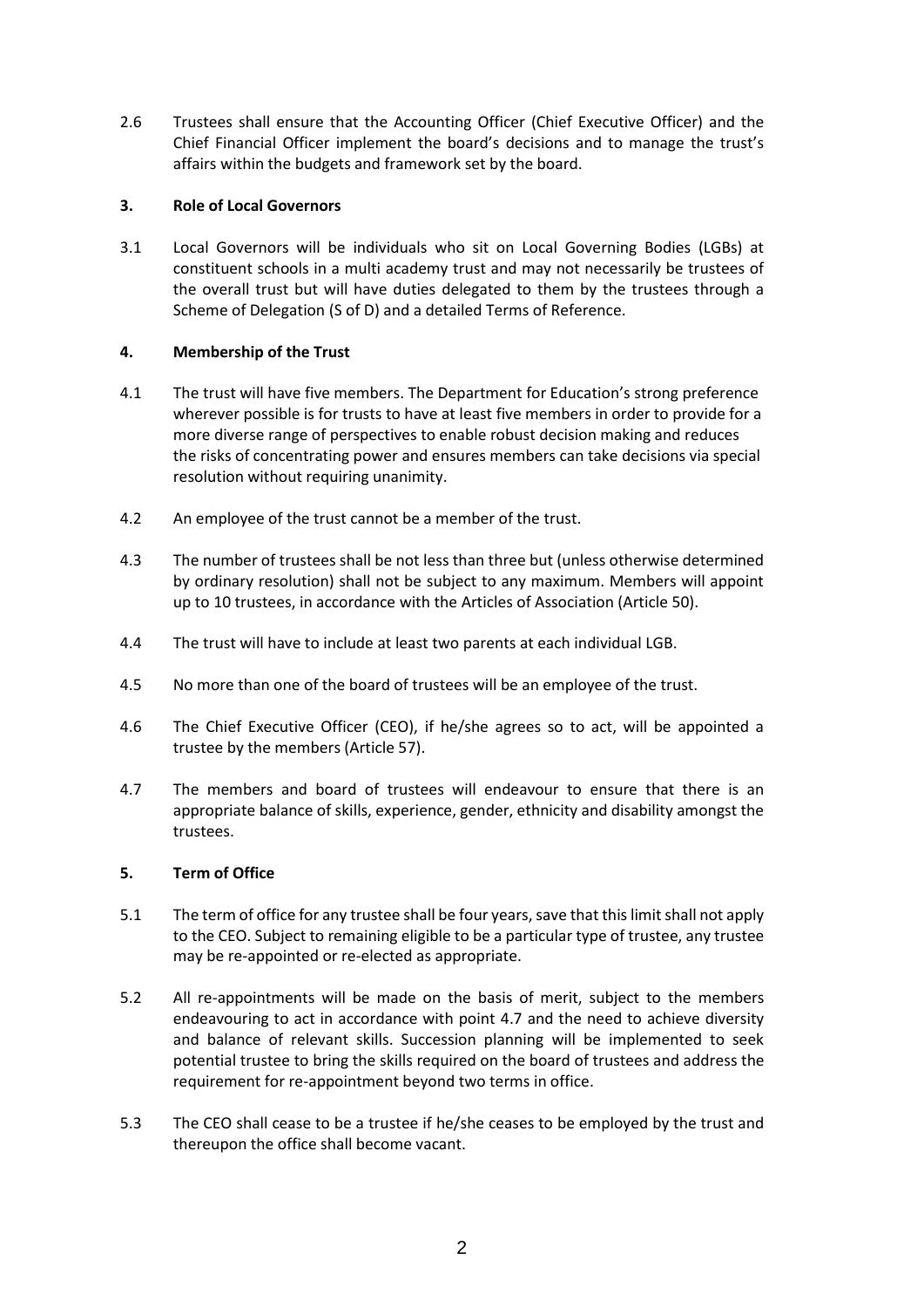#### **6. Chair and Vice-Chair of the Trustees**

- 6.1. At the first meeting in each school year the board of trustees will elect from among its number a chair and vice-chair, whose term of office will be one year. A trustee who is employed by the trust shall not be eligible for election as chair or vice-chair.
- 6.2 The board of trustees will decide in advance of the election the process of election for either or both positions.

Trustees will be able to submit written nominations prior to the full board meeting and verbal nominations at the meeting. A trustee can nominate him/herself for office and does not need to be present at the meeting to be considered.

Nominees(s) will be asked to leave the room whilst the election takes place.

If there is more than one nominee, the remaining trustees will take a vote by a secret ballot. Please note that when a secret ballot is undertaken, the clerk will tally the votes.

If there is a tie each candidate will be given the opportunity to speak to the trustees about their nomination and a further vote would be taken.

If there is still a tie, trustees should discuss the strengths of the nominees further, and another vote will be taken. This process will repeat until a nominee polls a majority of the votes or, the decision will be based on the toss of a coin.

The election can be held virtually and trustees have agreed to use email to the clerk.

- 6.3 If nobody has indicated willingness to stand for the office of chair, the meeting will be adjourned until a chair can be elected.
- 6.4 The clerk will take the chair when the chair is being elected. Otherwise the chair will conduct all meetings of the board of trustees except that in his/her absence, the vicechair will take the chair.
- 6.5 If both the chair and vice-chair are absent from a meeting, the board of trustees will elect a chair for the meeting. The trustee elected shall not be a person who is employed by the trust.
- 6.6 If the chair resigns, or has to relinquish the office for any reason, the vice-chair will act as chair until a successor is appointed at the next meeting of the board of trustees. The election of a chair will be a specific item of business on the agenda for that meeting.
- 6.7 If the vice-chair resigns, or has to relinquish the office for any reason, a successor will be appointed at the next meeting of the board of trustees.
- 6.8 If both the chair and vice-chair resign, or have to relinquish their offices for any reason, the board of trustees will elect their successor(s) at their next meeting.
- 6.9 The chair can be removed from office in accordance with Article 91 and 92. A motion to remove the chair or vice-chair must be an agenda item for a board of trustees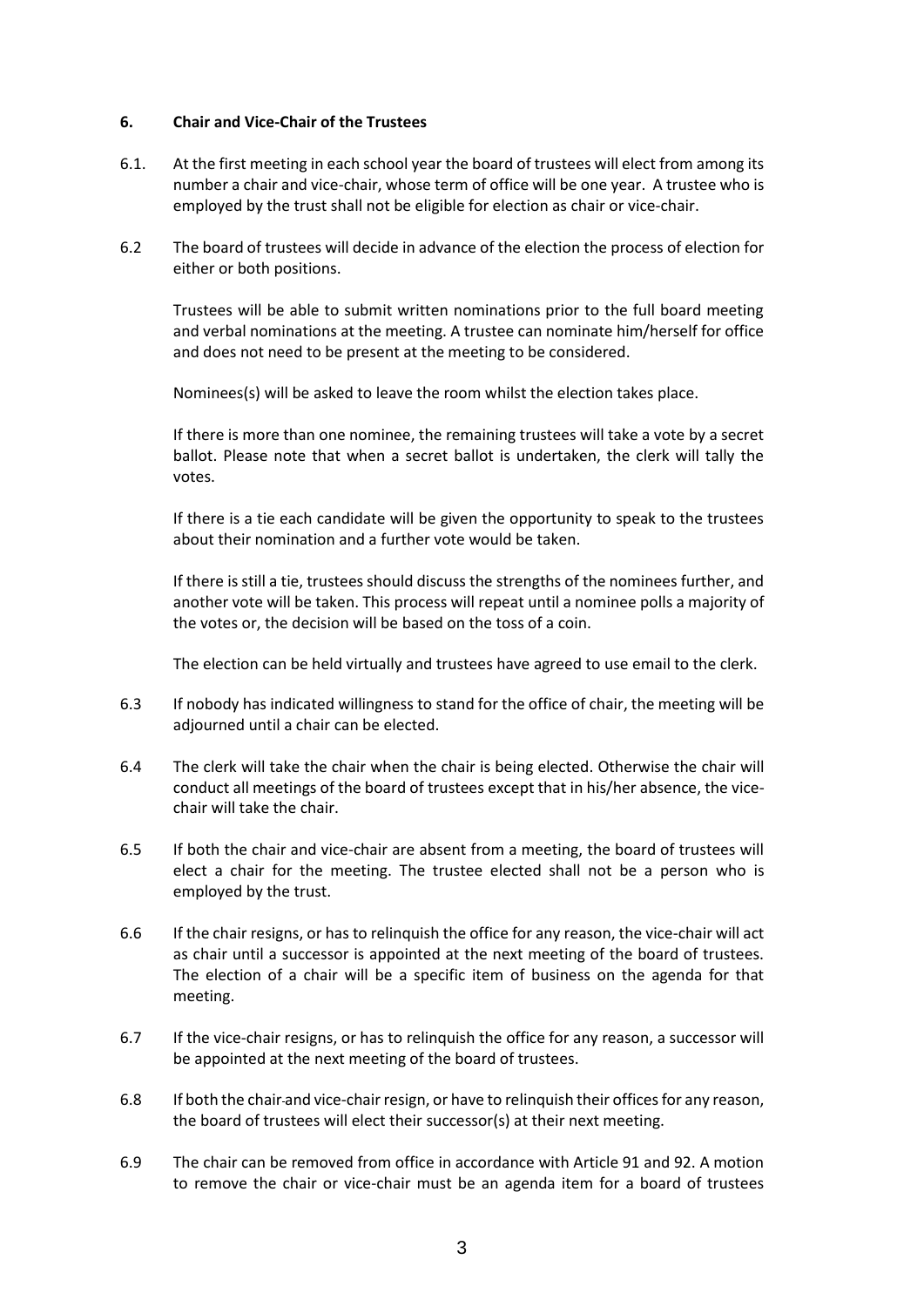meeting and must be confirmed by resolution at the follow up meeting held not less than 14 days after the first meeting. The trustee proposing the removal must state his/her reasons for doing so at the meeting. The chair or vice-chair must be given the opportunity to make a statement in response.

# **7. Calendar of Meetings**

- 7.1 The board of trustees will meet at least three times in each school year, preferably termly.
- 7.2 Committees and LGBs will meet at a frequency determined by the board of trustees.
- 7.3 The board of trustees will plan its meeting dates, including those of any committee and LGBs, on an annual basis at the last meeting preceding the summer term.
- 7.4 The trust shall hold an Annual General Meeting every year in addition to any other meetings in that year (Article 19).
- 7.5 Any trustee or any member of the trust may call a general meeting.

# **8. Timing and Duration of Meetings**

- 8.1 Meetings will start at times that are acceptable to the board of trustees and will be limited to 2 hours duration, except in exceptional circumstances.
- 8.2 Where the business has not been completed within the agreed time, those trustees present may resolve to continue the meeting in order to deal with the business notified on the agenda or to make arrangements for a further meeting to complete the business.
- 8.3 A meeting may be discontinued at any time if the board of trustees so resolves.

### **9. Quorum**

- 9.1 General meeting (those of members of the trust) shall be quorate if three members are present either in person or by proxy in accordance with Article 23. If a quorum is not present within half an hour from the time appointed for the meeting, or if during a meeting a quorum ceases to be present, the meeting shall stand adjourned to such time and place as the trustees may determine.
- 9.2 The quorum for all business of the board of trustees is 70% (rounded up to a whole number) of the total number of trustees holding office on the date of the meeting. For the purpose of removal of a trustee in accordance with Article 66 or any vote on the removal of the chair in accordance with Article 90 shall be two-thirds (rounded up to a whole number) of the persons who are at the time trustees entitled to vote on those matters.
- 9.3 If a meeting is inquorate or discontinued for any reason, any items remaining on the agenda will be placed on the agenda of a subsequent meeting.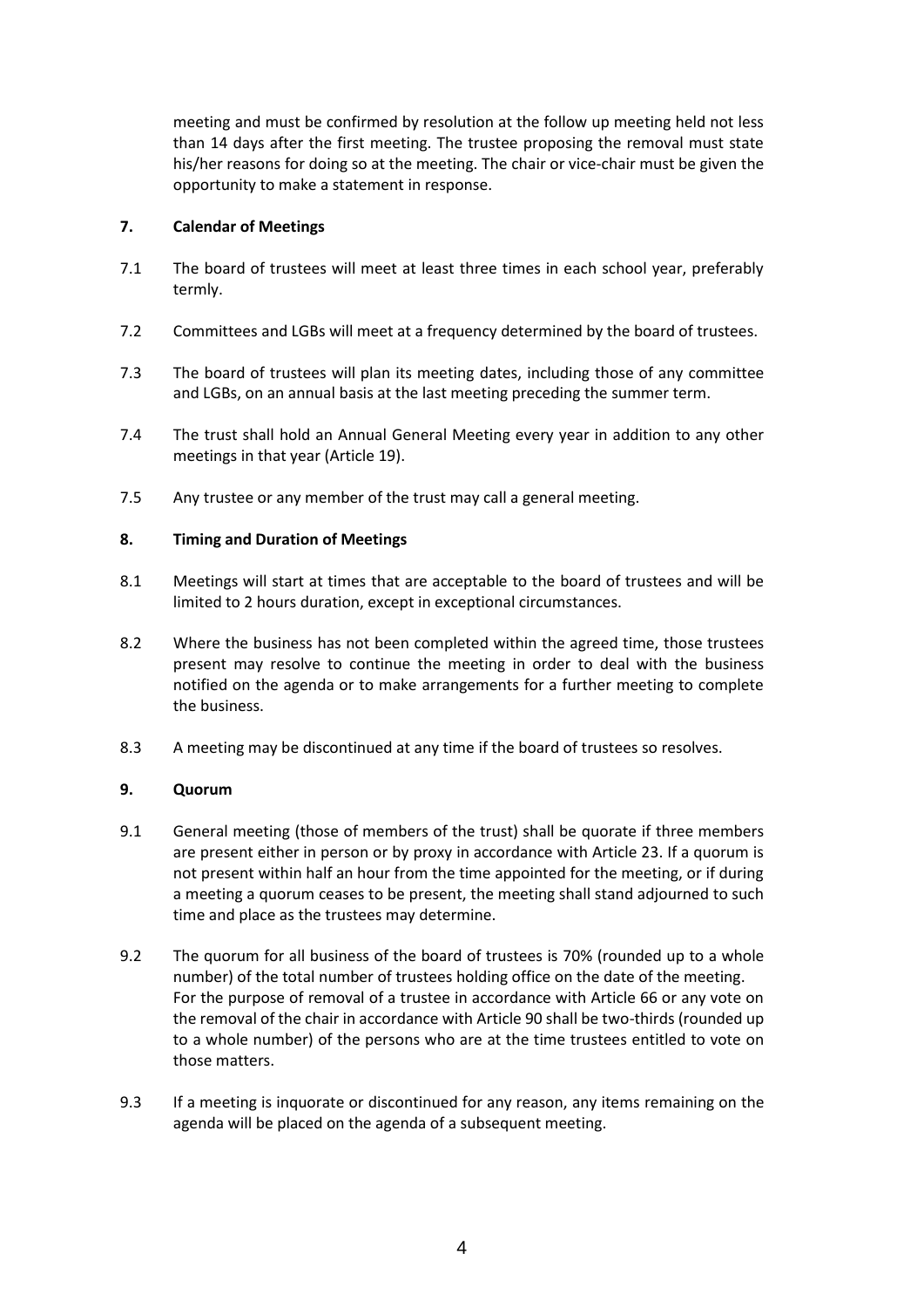- 9.4 The quorum for each committee and LGB shall be determined by the board of trustees and included in the terms of reference for the committee or the LGB.
- 9.5 The rules for quorum will apply not only at the start of a meeting, but also at any point during the meeting when the numbers present change as a result of trustees arriving late, leaving early or declaring an interest. The clerk shall keep a note of attendance, including any changes which take place during the meeting. If a meeting becomes inquorate the clerk shall immediately inform the chair.
- 9.6 A meeting will be discontinued if it becomes inquorate.

# **10. Withdrawal from meetings**

10.1 Trustees will be required to withdraw from a meeting under circumstances set out in Article 97 and 98.

# **11. Clerk to the Trustees**

- 11.1 The board of trustees shall appoint a clerk to the trustees for such term, at such remuneration and upon such conditions as they may think fit. The clerk shall not be a trustee or the CEO.
- 11.2 Should the clerk not attend a meeting at short notice, then a trustee, but not the CEO, can act as clerk for that meeting.
- 11.3 All the meetings will be convened by the clerk, in accordance with arrangements made by the board of trustees, but subject to:
	- a) any direction from the chair where the matter is urgent
	- b) any requisition signed by three trustees
- 11.4 The clerk can be removed as clerk to the trustees by a resolution of the board of trustees.
- 11.5 The Chief Financial Officer may be appointed the company secretary of the trust.

### **12. Notice of Meetings**

- 12.1 Notice of and proceedings (including voting) at general meetings will be in accordance with the Articles of Association.
- 12.2 Written notice of meetings, together with the agenda, will be sent to arrive seven clear days before the meeting, except where the chair calls an urgent meeting at short notice.
- 12.3 Non-receipt of notice of a meeting will not invalidate the meeting.
- 12.4 Copy of the agenda for every meeting, the draft minutes of every such meeting (if they have been approved), the signed minutes and any report, document or other paper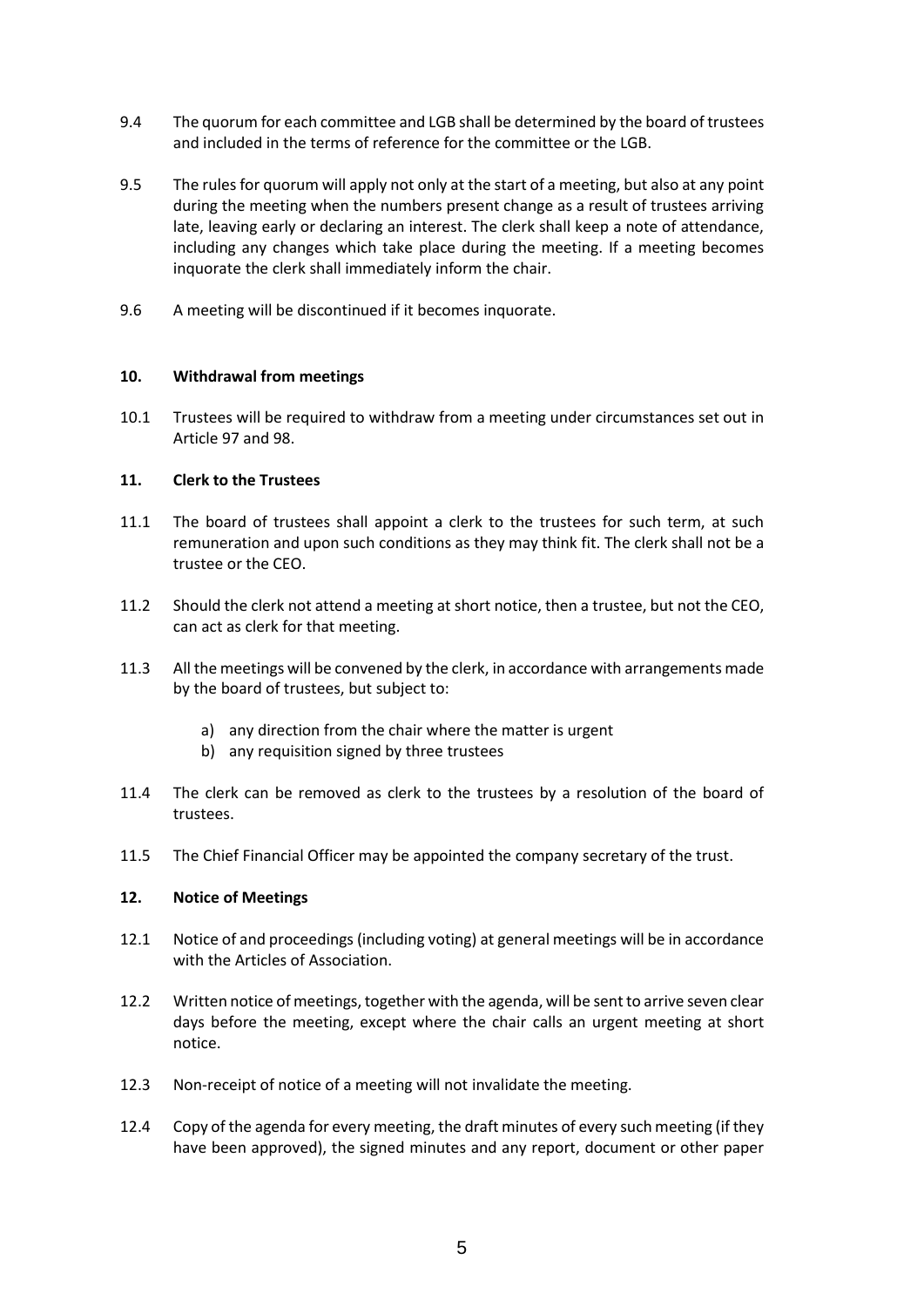considered will be made available at the school, at all reasonable times, for inspection by anyone wishing to see them except for confidential papers (Article 124 & 125).

12.5 Any trustee shall be able to participate in meetings of the trustees by telephone or videoconference as per Article 126. (Providing at least 48 hours' notice of their intention is given and that trustees have access to appropriate equipment)

These arrangements can include the use of remote online platforms such as Teams or Zoom and may also include a hybrid approach to meetings [ie some governors dialling in virtually whilst others attend in person] as well as a blended approach [ie a mixture of some virtual and some physical meetings over the year].

# **13. Agenda**

- 13.1 The notice for general meetings will be given at least fourteen clear days before the meeting.
- 13.2 The notice shall specify the time and place of the meeting and the general nature of the business to be transacted. The notice shall also state the members' entitlement to proxy voting. The notice shall be given to all the members, to the trustees and auditors.
- 13.3 The agenda for the board of trustees' meeting will be prepared by the clerk in accordance with any determination of the board of trustees and in consultation with the chair and the CEO.
- 13.4 Any trustee may place an item on the agenda by writing to the clerk prior to publication of the agenda or as an agreed Any Other Business item.
- 13.5 Papers that inform agenda items will be sent to trustee with the agenda to arrive seven clear days before the meeting.

### **14. Late Items/Any Other Business**

14.1 The agenda for board of trustees meetings will normally include provisions for late items/any other business and an opportunity will be provided for items for inclusion to be identified at the beginning of the meeting.

### **15. Suspension of Trustees**

15.1 The board of trustees may by resolution suspend a trustee for all or any meetings of the board of trustees, or of a committee, for a fixed period of up to six months as per Article 68 – 80.

# **16. Trustees' Expenses**

16.1 The board of trustees will prepare a policy on the payment of expenses of trustees in accordance with Article 6.5.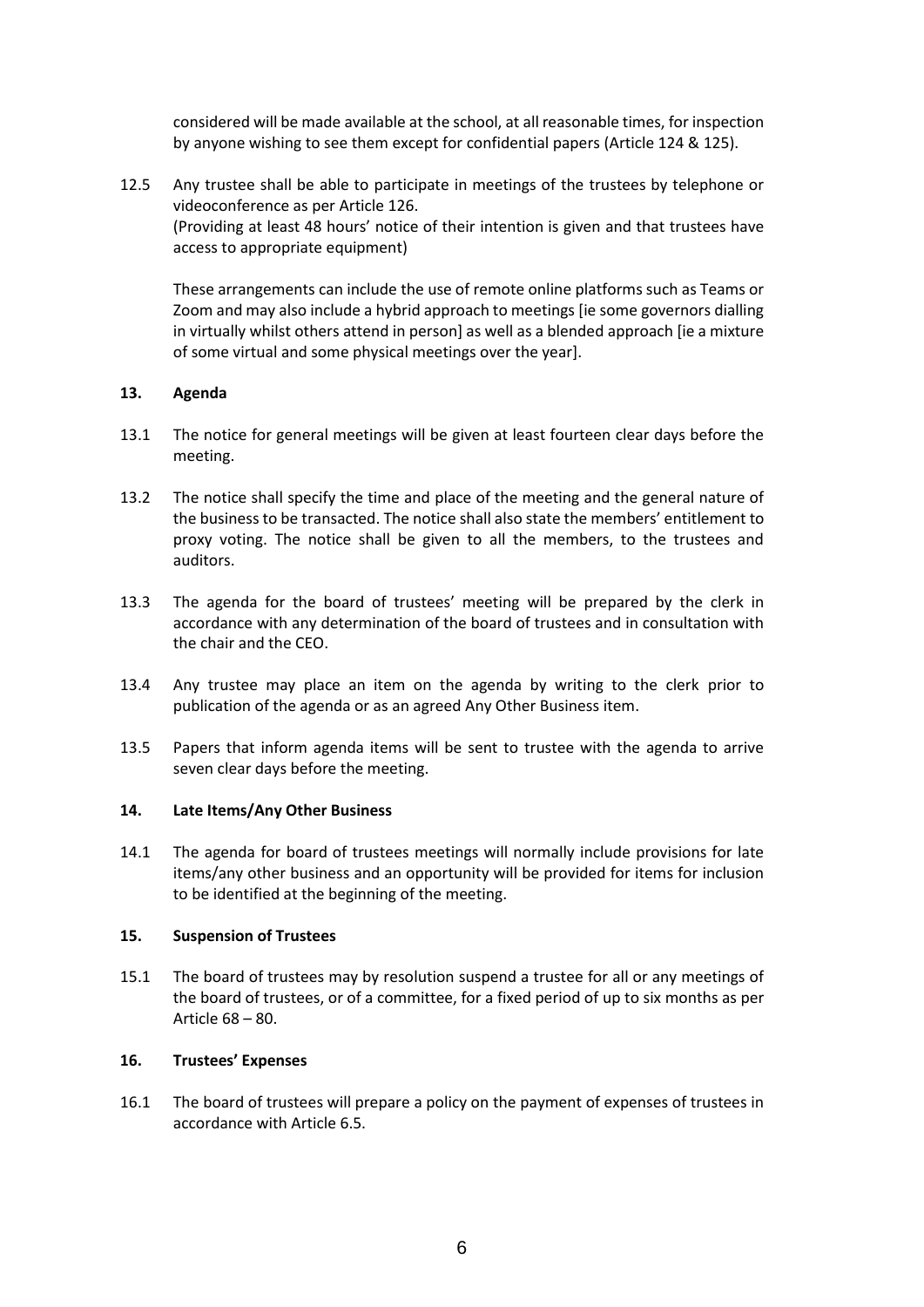### **17. Attendance**

- 17.1 Members, trustees and local governors are appointed to serve on trust in the expectation that they will make time in their schedule to attend and fully participate in the work of the trust. Trustees and local governors are expected to usually attend in each academic year at least 80% of the total number of board and LGBs meetings and meetings of those committees of which they are members.
- 17.2 A record will be kept of all persons attending a meeting of the board of trustees, any of its committees and LGBs.
- 17.3 The time of arrival and/or departure of any trustee and local governor not in attendance throughout any meeting will be recorded in the minutes.
- 17.4 Where a trustee sends an apology for absence with reason, the board of trustees will decide whether to 'consent' to the absence and the clerk will record the decision in the minutes. If apologies are not submitted they will deem to have not been accepted. (A copy of the approved draft minutes will be sent as soon as possible to the trustee concerned.)

If a trustee is absent without the permission of the board of trustees from all their meetings held within a period of six months they would normally cease to hold their office.

#### **18. Minutes of Meetings**

- 18.1 The minutes of meetings will be drawn up on consecutively numbered pages.
- 18.2 Any dissenting views will be recorded in the minutes of the meeting, if that is the wish of one or more trustees present.
- 18.3 Action will be taken on the basis of decisions and need not await the approval of the minutes of the next meeting.
- 18.4 Within *ten school working days* of the meeting the clerk will send the draft minutes to the chair for checking, with copies to the CEO for information.
- 18.5 Copies of the approved draft minutes will be sent to all members of the board of trustees as soon as cleared by the chair.
- 18.6 The minutes of each meeting will be considered for approval or amended at the next meeting and, once approved by the board of trustees as a true record, will be initialled at the foot of each page and signed and dated by the chair.
- 18.7 Those matters, which the board of trustees determines shall remain confidential, will be minuted separately and such minutes and supporting papers will not be made publicly available.
- 18.8 Approved draft minutes, and subsequently the approved minutes, will be made available at the school, at all reasonable times, for inspection by anyone wishing to see them by appointment and with due notice.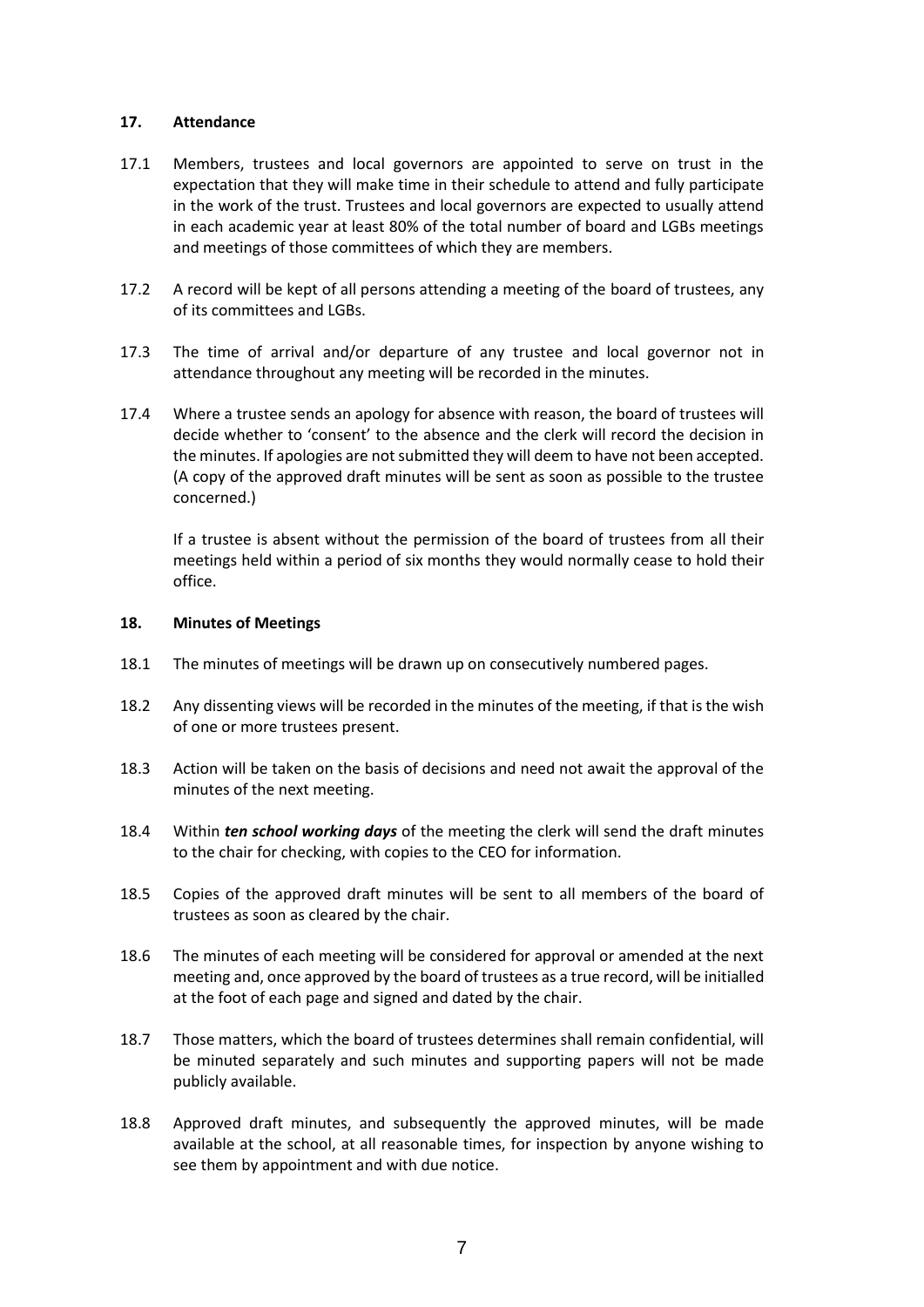# **19. Confidentiality of Proceedings**

19.1 Details of any dispute, discussion or disagreement should remain confidential to those present at the meeting.

# **20. Correspondence**

- 20.1 All incoming correspondence, excluding any concerning a complaint, is for the attention of the whole board of trustees. Significant items will be presented to each meeting of the board of trustees, including any upon which the chair has already taken urgent action, so that the need for, and the nature of, any action may be decided or confirmed.
- 20.2 The board of trustees will determine by resolution who should write letters on behalf of the board of trustees.
- 20.3 All correspondence should be addressed to the clerk or the chair.

# **21. Information and Advice**

- 21.1 The CEO has a statutory duty to keep the board of trustees fully informed, and will present a written report to each termly meeting of the board of trustees.
- 21.2 Where important information required by the board of trustees is given orally, it will be recorded in the minutes in appropriate detail.
- 21.3 Where information required by the board of trustees is not readily available, reasonable time will be given for its production.
- 21.4 Where expertise is needed but not available within the board of trustees, the board of trustees may consider appointing an appropriate non-trustee to attend meetings.
- 21.5 All trustees should have a working knowledge of the Governance Handbook (January 2017 or later) and the Academies Financial Handbook (2017 or later).

# **22. Discussion and Debate**

- 22.1 The chair will ensure that meetings are run effectively, focusing on priorities and making the best use of time available and ensuring that all trustees enjoy equality of opportunity to express their views.
- 22.2 The board of trustees will receive, and may debate at the discretion of the chair, decisions on matters that it has delegated to a committee or individual. Decisions will be recorded in the minutes.
- 22.3 Recommendations received from LGBs will be recorded in the minutes, together with any related board of trustees' resolution.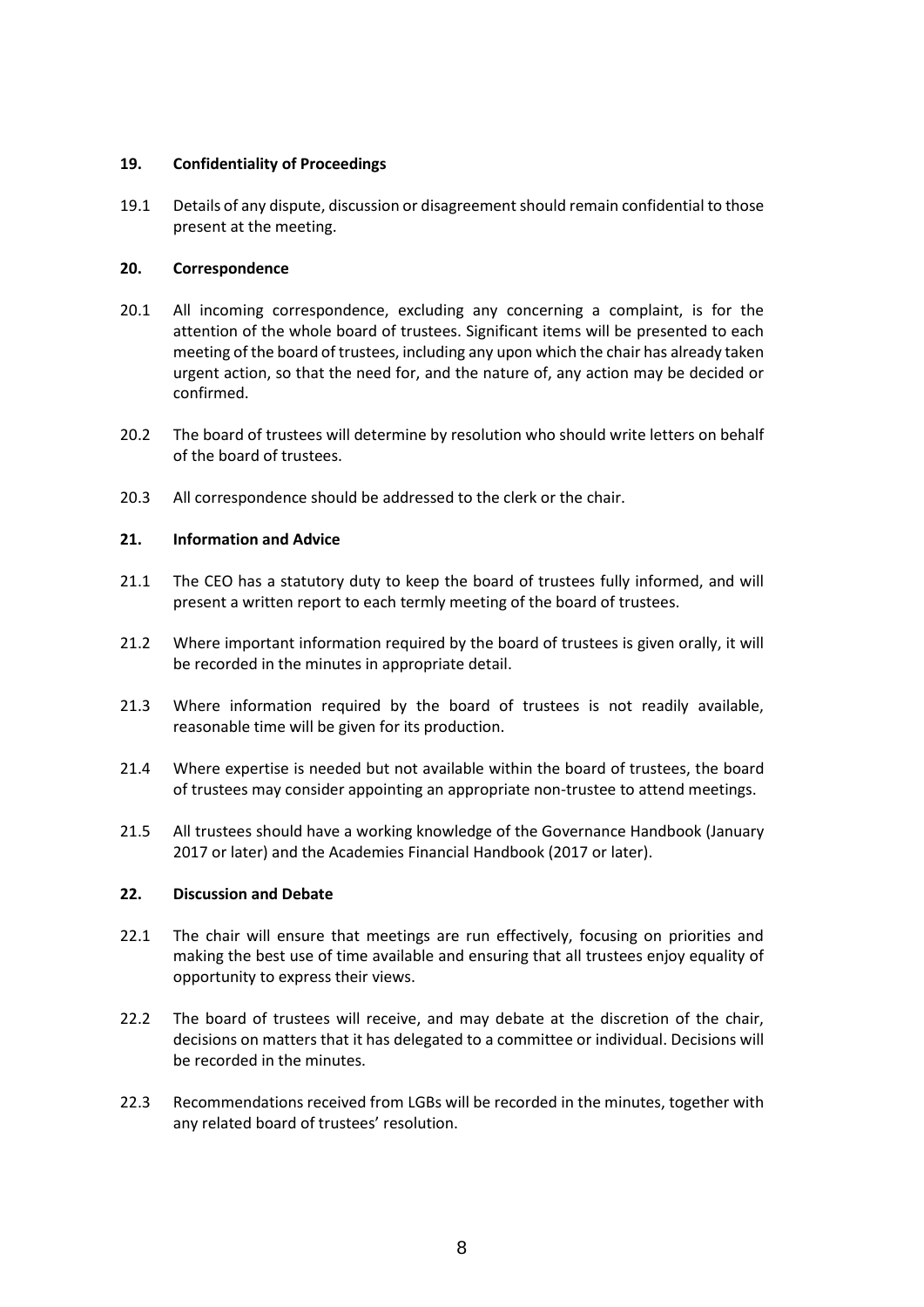### **23. Decision Making**

- 23.1 Members of the board of trustees recognise that all decisions must be made by the board of trustees unless an individual, a committee or a LGB has been delegated to deal with a specific issue.
- 23.2 All matters are decided by a majority of the votes of the trustees present and every trustee has one vote. This includes any trustees participating by video or telephone link. In the event of a tie, the chair has a casting or second vote.
- 23.3 Voting in the election of the chair or vice-chair where there is a contest will be held by secret ballot. Otherwise voting will ordinarily be by show of hands, unless one or more trustees request a secret ballot. There is no second or casting vote in the election of chair.
- 23.4 Decisions of the board of trustees are binding upon all its members.
- 23.5 Decisions of the board of trustees may only be amended or rescinded at a subsequent meeting of the board of trustees when the proposal to amend or rescind appears as a specific agenda item.

# **24. Urgent Action**

- 24.1 The board of trustees authorises the chair or in his absence the vice-chair to act on behalf of the board:
	- in routine matters falling within the scope of existing board resolutions and policies
	- in urgent matters where the delay in calling a meeting would be detrimental to the efficient discharge of the board's business, the interest of the trust and the schools within the trust, a pupil, his/her parents, or a member of staff
- 24.2 If the chair takes any urgent action between meetings, the facts will be reported to the next meeting of the board of trustees.

# **25. Public Statements**

25.1 Public statements on behalf of the board of trustees will be made only by the CEO or chair

### **26. Access to Meetings of the Board of Trustees**

- 26.1 Apart from trustees, the only people entitled to attend a meeting of the board of trustees are the members, the clerk, the CFOO, CEO/Executive Principal and where appropriate non-trustees.
- 26.2 Non-trustees may be required to leave a meeting where matters of a confidential nature relating to individual staff or pupil are discussed.
- 26.3 The board of trustees will decide who, other than those entitled to attend, may be admitted to a meeting and which of its meetings, if any, will be open to parents/the public.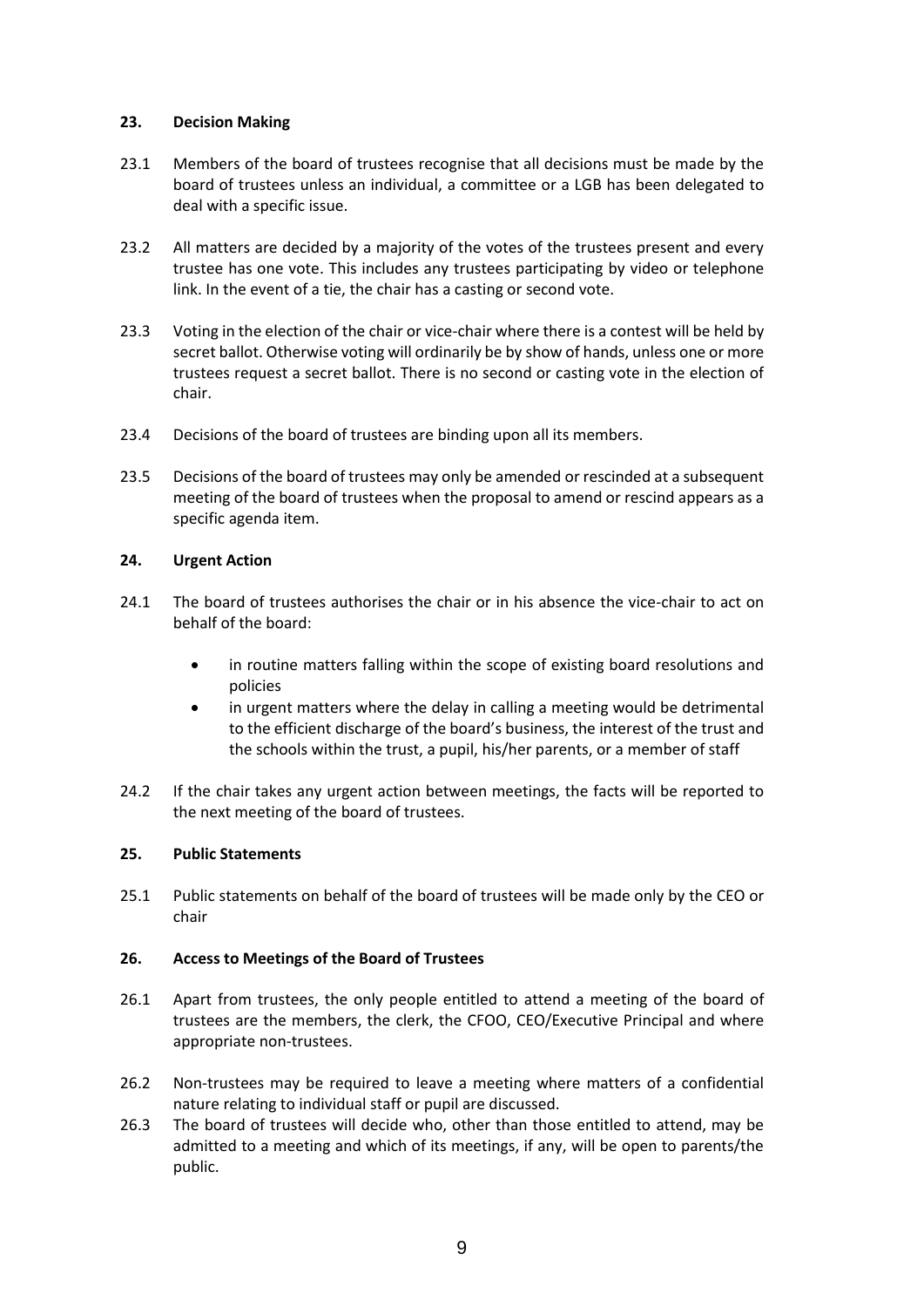- 26.4 If the meeting is to be opened to parents/the public reasonable notice will be given.
- 26.5 The CEO may invite officers (head(s) of schools, CFOO, head of departments etc.) of the trust to attend meetings on an occasional or regular basis. All officers are there in an advisory role and have no voting rights.
- 26.6 The board of trustees can require any non-trustees present at a meeting to leave at any time.

### **27. Pecuniary and Personal Interest**

- 27.1 Notwithstanding that all members, trustees and local governors will have completed an annual review of business interests, there will be a standing item on each agenda inviting any fresh declarations to be made.
- 27.2 The register of business interests will be created and reviewed at least on an annual basis. This is the responsibility of the CFOO. This should be available at schools for inspection and published on the trust and schools websites.
- 27.3 Anyone who is ordinarily entitled to attend board of trustees or committee meetings (that is trustee, members of committees, non-trustees or CEO) must withdraw and not vote on the issue if:
	- there could be conflict between the interest of that person and the interests of the board of trustees or
	- where a fair hearing must be given and there is reasonable doubt about the individual's ability to act impartially on any matter

### **28. Complaints and Staff Discipline**

- 28.1 The board of trustee**s** will establish procedures for dealing with general and curriculum complaints.
- 28.2 The board of trustees will establish procedures for dealing with staff discipline matters and staff grievances.
- 28.3 The board of trustees has its own complaints policy, which is available on request.

# **29. Delegation of Functions**

- 29.1 The board of trustees' stresses that no action may be taken by an individual trustee unless authority to do so has been delegated formally by resolution of the board.
- 29.2 In order to ensure the most efficient use of time and resources the board of trustees will:
	- delegate work to committees and LGBs with the power to make decisions on behalf of the board
	- delegate work to individual members of the board of trustees and/or the CEO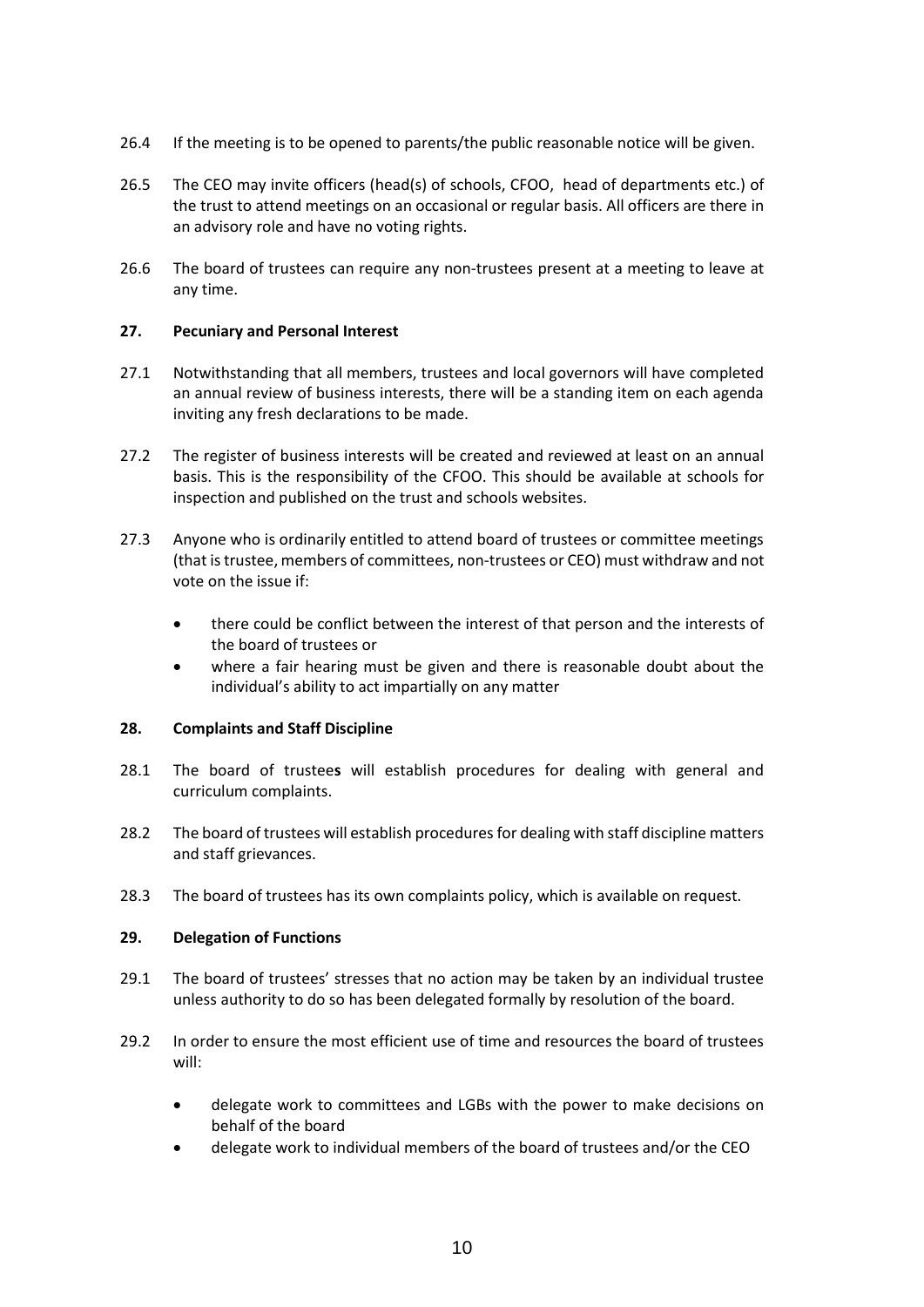- 29.3 The arrangements for delegating functions will be reviewed annually by the board of trustees.
- 29.4 In delegating functions to individuals, the board of trustees will have regard to Article 105,105A 106 and 107.

### **30. Committees and Local Governing Bodies**

- 30.1 Subject to provisions in the Articles of Association the trustees:
	- will appoint separate committees to be known as LGBs for each school(and the same LGB may be appointed for more than one school)
	- will establish any other committee
- 30.2 No parent (or carer) engaged in paid employment at any school within the Trust for more than 500 hours in any consecutive 12 month period (at the time of election or appointment) can stand for election/appointment as a parent governor of the same school. If a serving parent governor subsequently starts to work at the school for more than 500 hours in a consecutive 12 month period, they would serve out their term of office.
- 30.3 Committees and LGBs, if any, will have delegated authority to make decisions on behalf of the board of trustees strictly in accordance with the terms of delegation.
- 30.4 When establishing committees and LGBsthe board of trustees will ensure compliance with the Articles and will:
	- determine the membership (including non-governors where permitted and appropriate)
	- allow the committee and LGB to elect its chair
	- establish and record terms of reference
	- review the terms of reference annually
	- allow the committees and LGBs to determine their own timetables within given limits
	- determine arrangements for reporting back
	- review the need for, and the membership of, committees and LGBs annually
- 30.5 All committees, LGBs and individuals with delegated powers will report in writing to the next meeting of the board of trustees about any decisions made or action taken.
- 30.6 All committees and LGBs with delegated powers will keep formal minutes, and copies will be presented to the next meeting of the board of trustees.
- 30.7 All meetings of committees and LGBs will be clerked by a person who is not the CEO or Executive Headteacher / Principal / Associate Principal in case of LGB.

### **31. Safeguarding Pupils**